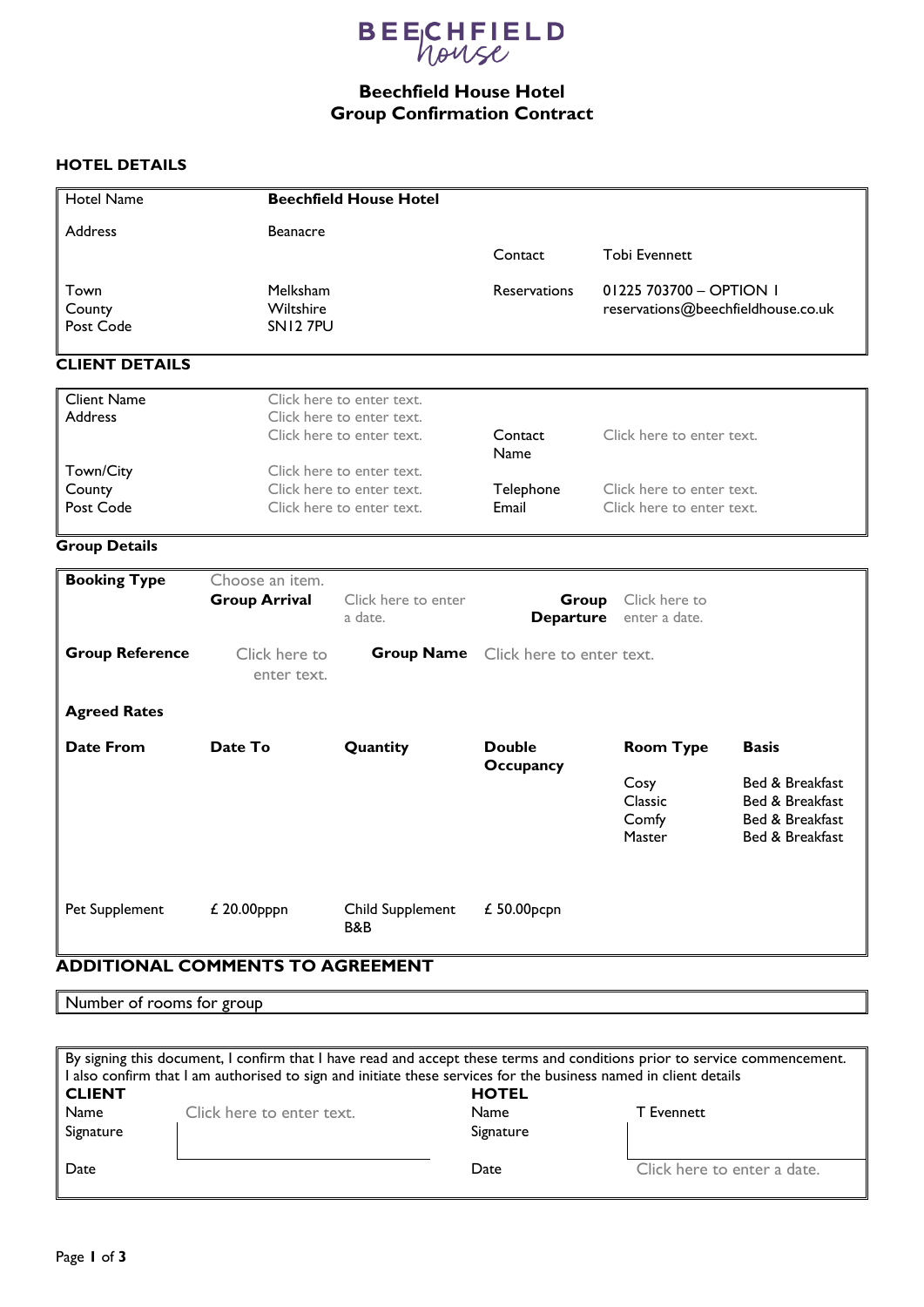

## **Beechfield House Hotel Group Confirmation Contract**

#### **TERMS OF SERVICE**

Please note the following definitions:

#### The Hotel: **Beechfield House Hotel**

The Client: Click here to enter text.

Please note that The Hotel reserves the right to review and amend these terms from time to time. These terms should be read in conjunction with the general terms and conditions that apply to all bedroom, meeting and events and are also available on our website.

#### **1. Description of Services Provided**

The Hotel agrees to provide The Client with group lodgings which will consist of Bedroom, Bathroom and Dining facilities

A group reservation is defined by The Hotel as any reservation that consists of 5 or more room nights over any given date range; and The Hotel reserves the right to enforce this agreement in the event in the event of direct booking via hotel website or third party channel.

#### **2. Reservation Process & Policy**

#### *2.1- Group Reservation process*

The Client must provide The Hotel with a rooming list no later than 48 hours prior to arrival. The Hotel will enter the final rooming list received into the Property Management System. Any amendments made to the booking must be made by The Client in writing to The Hotel in all circumstances. The Client accepts they are liable for any charges that may be incurred as a result of non-arrival or cancellations.

#### *2.2- Non-Arrival*

All non-arrivals will be charged by The Hotel to The Client. Non-arrival charges on Allocation bookings will be charged to the credit card provided as per our standard Terms & Conditions.

#### **3. Cancellation Policy**

#### **Group Cancellation Policy**

This booking may be amended or cancelled without penalty no later than 28 days prior to arrival. This reservations cancellation deadline is Click here to enter a date...

If The Client reduces the number of room nights required or cancels the booking or is a no-show/non-arrival after the 28 day deadline has passed, 100% of the charges contracted will be applied to the final bill. The Hotel will attempt to resell any rooms that are cancelled within the 28 day cancellation period. Any room that can be resold will not be charged to The Client.